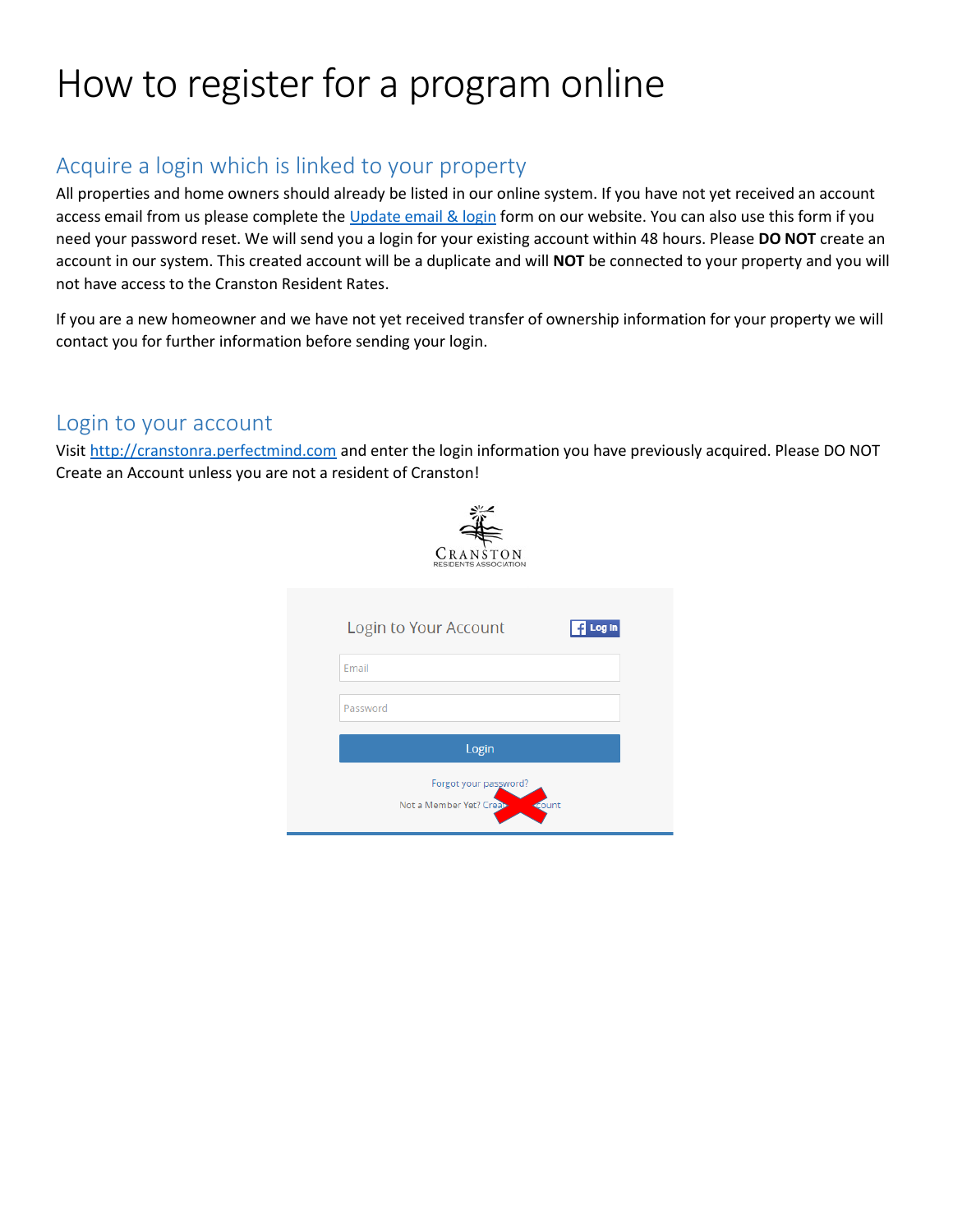# Profile Layout

May be viewed by clicking any name in the family list.

| $rac{2}{\sqrt{2}}$                          |                                             | <b>Upcoming programs</b><br>are here.      |                   |                            | Click here to pay invoices or<br>print receipts from prior       |  |
|---------------------------------------------|---------------------------------------------|--------------------------------------------|-------------------|----------------------------|------------------------------------------------------------------|--|
| $\mathbb{Q}$ My Info                        | <b>门</b> Schedule                           |                                            |                   |                            | transactions.                                                    |  |
| <b>Family Member Detail</b>                 |                                             |                                            |                   |                            |                                                                  |  |
| ← Back to Client List                       |                                             | <b>Edit</b><br>Manage Login                | Add Family Member | Invoice:                   |                                                                  |  |
| Standard Membership -<br>Recreation - Adult | Riverstone Membershi<br>Day Camps 3-5 Years | Riverstone Membershi<br>Recreation - Adult |                   |                            | Your memberships are listed                                      |  |
| ends: Mar 31, 2019                          | Ongoing                                     | Cancelled                                  |                   |                            | along the top. Green is active.<br>Red is overdue. Grey is       |  |
| $\Box$<br>$\Gamma$<br>$\mathbf{x}$          | ₽<br>C<br>$\chi$                            | ₽<br>$\mathcal{C}$<br>$\chi$               |                   |                            | upcoming, cancelled or expired.<br>You will have memberships for |  |
| ▼ General Information                       |                                             |                                            |                   |                            | your Annual Fees and various                                     |  |
|                                             | First Name: Cranston                        |                                            |                   |                            | activity memberships you may                                     |  |
|                                             | Last Name: Resident                         |                                            |                   | purchase.                  |                                                                  |  |
|                                             | Age: 49                                     |                                            |                   |                            |                                                                  |  |
|                                             | Birthday: 01/01/1970                        |                                            |                   |                            |                                                                  |  |
| ▼ Contact Information                       |                                             |                                            |                   |                            | These tiles will represent a                                     |  |
| Primary Phone Type: Mobile                  |                                             |                                            |                   | Secondary Phone Type: Work | record of all memberships. You                                   |  |
|                                             | Primary Phone: 403-781-6614                 |                                            |                   | Secondary Phone:           | may also see cancelled items as                                  |  |
|                                             | Email: info@cranstonra.ca                   |                                            |                   | <b>Twitter Address:</b>    | a result of Cranston RA staff                                    |  |
| Website:                                    |                                             |                                            |                   | <b>Eacebook Address:</b>   | learning the system.                                             |  |

If you do not see any membership boxes on the profile you are looking at it means that this person has not been attached to the membership. This will happen if a child or family member is added by residents online. Please contact us [\(info@cranstonra.ca](mailto:info@cranstonra.ca) or 403-781-6614 ext.0) and request that these family members are attached to the Cranston Resident membership. **THIS IS REQUIRED TO QUALIFY FOR THE RESIDENT RATE! Please do not skip this step, as you will end up paying the non-resident rate and there will NOT be refunds for the difference of rates.**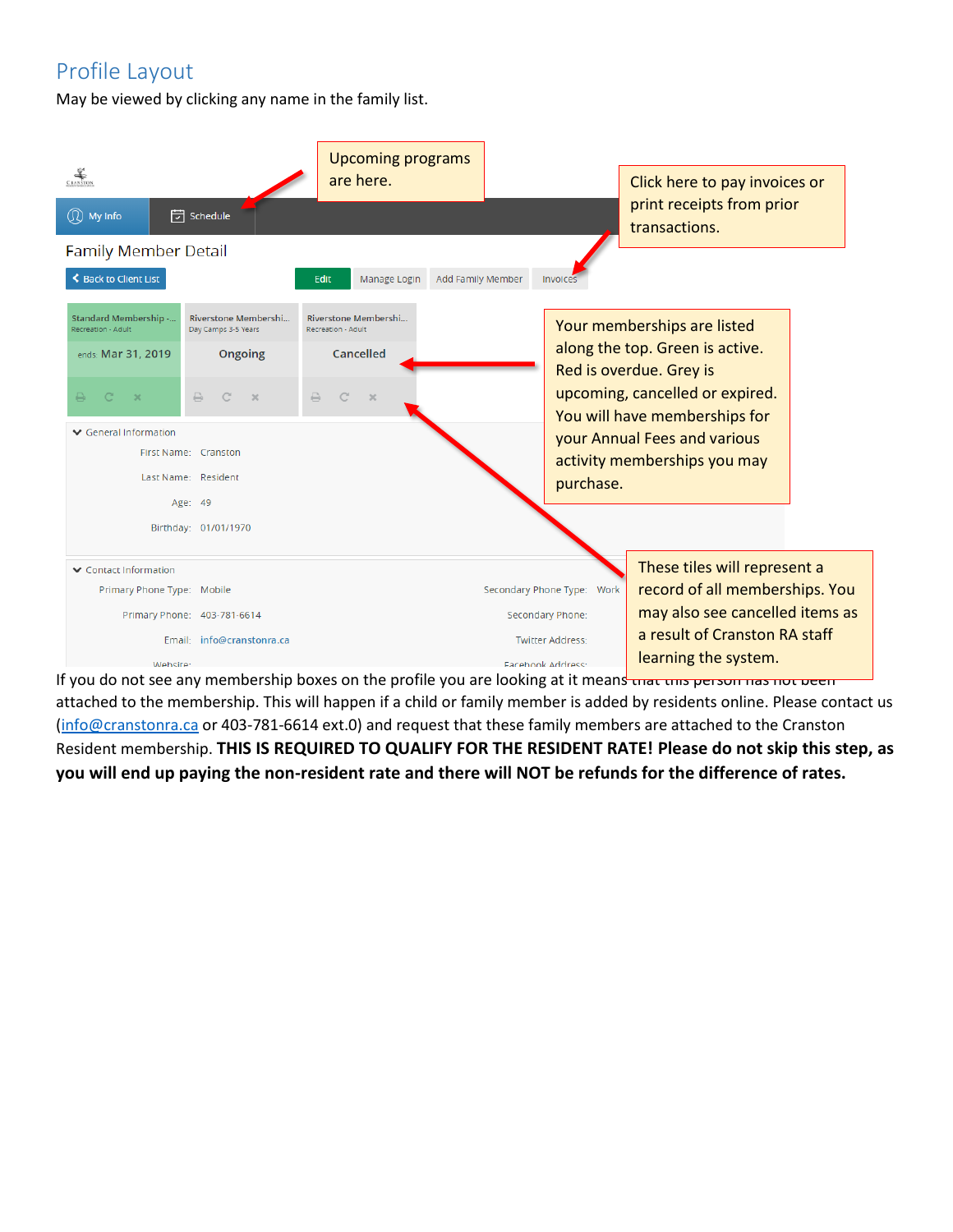### Registering for Programs

Select the "Schedule" button at the top of the page. This will show you all the programs that are currently available for registration.